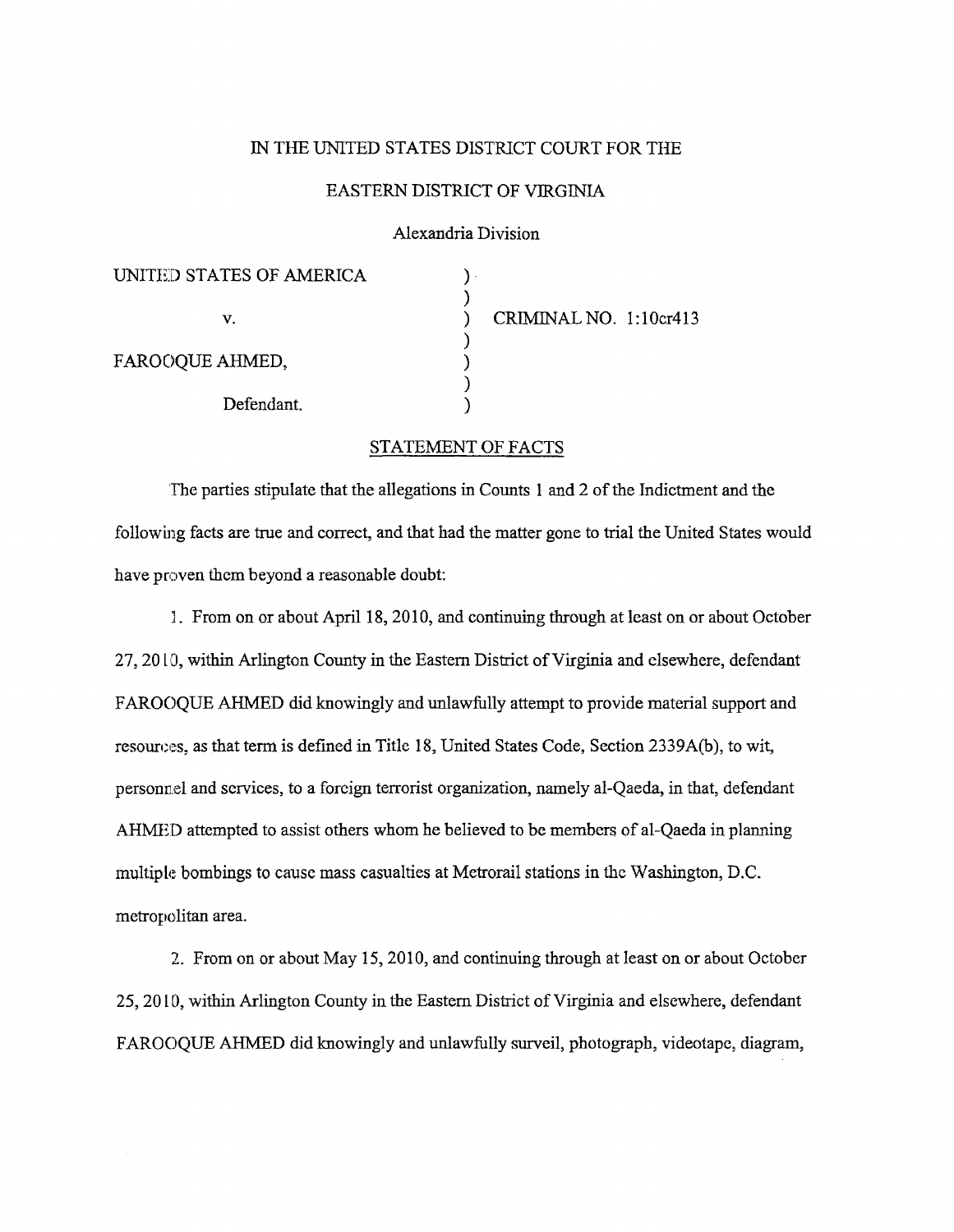and otherwise collect infonnation with the intent to plan or assist in planning the following

unlaw ful activities:

- A. wrecking, derailing, setting fire to, and disabling railroad on-track equipment and mass transportation vehicles;
- B. placing a destructive substance or a destructive device in, upon, or near railroad on-track equipment or a mass transportation vehicle with intent to endanger the safety of persons or with a reckless disregard for the safety of human life;
- C. setting fire to, undermining, making unworkable, unusable, and hazardous to work on and use, and placing a destructive substance and destructive device in, upon, and near any - -

tunnel, bridge, viaduct, trestle, track, electromagnetic guideway, station, depot, terminal, or any other way, structure, property, or appurtenance used in the operation of and in the support of the operation of a railroad carrier and with intent to, or knowing or having reason to know, such activity would likely derail, disable, or wreck railroad on-track equipment; or

garage, tenninal structure, track, electromagnetic guideway, supply, or facility used in the operation of, or in support of the operation of, a mass transportation vehicle, and with intent to, or knowing or having reason to know, such activity would likely derail, disable, or wreck a mass transportation vehicle used, operated, or employed by a mass transportation provider;

as desctibed in Sections 1992(a)(1), (a)(2), and (a)(4) of Title 18 of the United States Code, in

that defendant AHMED surveilled, photographed, videotaped, diagramed, and otherwise

collected infonnation with the intent to plan and assist in planning multiple bombings to cause

mass casualties at Metrorail stations in the Washington, D.C. metropolitan area.

3. In January 2010, AHMED and an associate were inquiring about making contact with

a terrorist organization in order to participate in jihad by traveling overseas to fight coalition

forces in Afghanistan. In April 2010, AHMED and his associate received an email that notified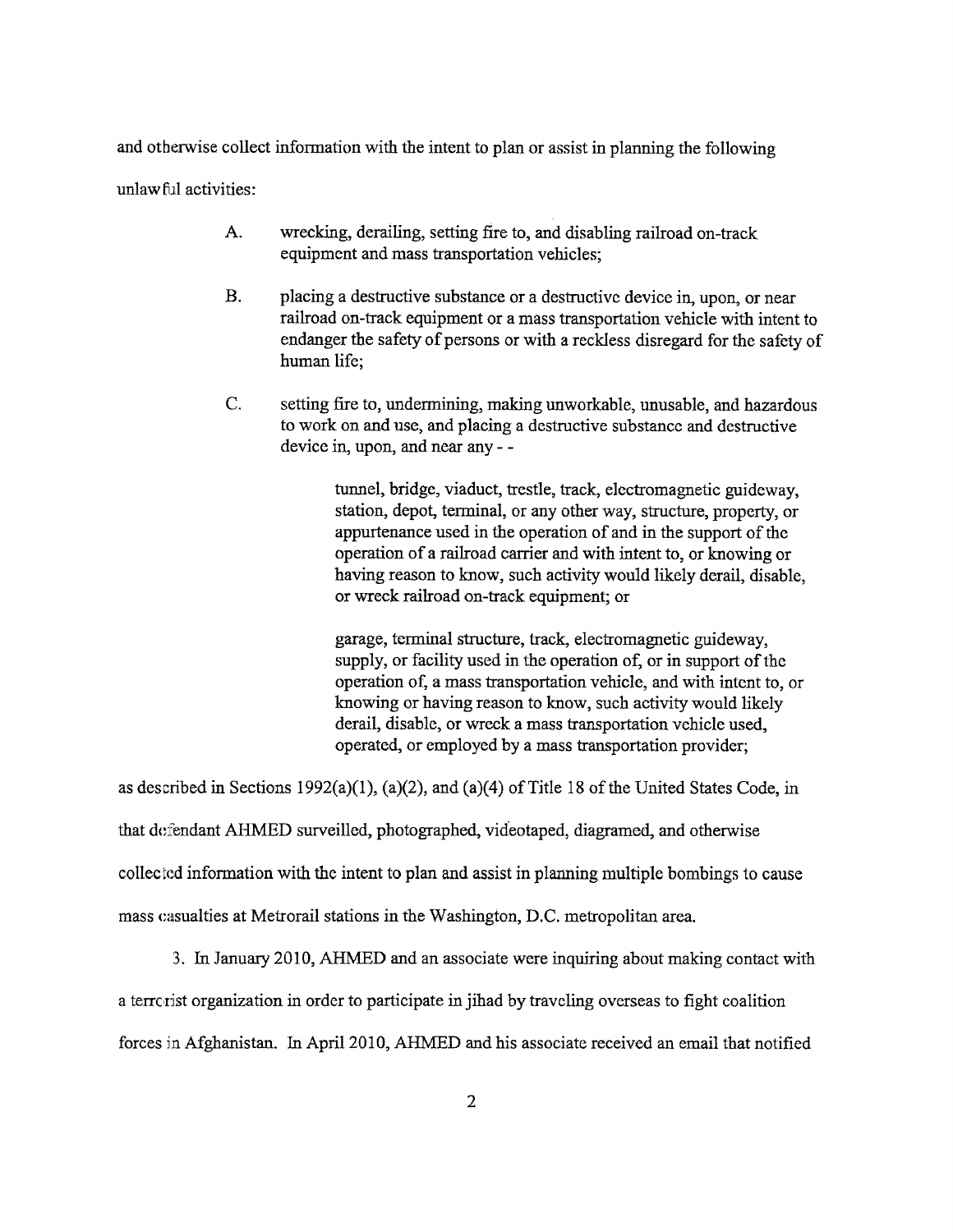AHMED that he could meet an individual that AHMED believed to be a representative of a terrori:;t organization at a hotel near the Washington-Dulles International Airport on April 18, 2010.

4. On April 18, 2010, AHMED drove to a hotel near the Washington-Dulles International Airport in Dulles, Virginia, and met in the lobby of that hotel with a courier he believed to be affiliated with a terrorist organization. AHMED received from that individual a Koran that contained a document which provided potential locations at which future meetings could be arranged, and provided code words for locations to be used for future meetings. AHMED and his associate used those code words in ernails to indicate that AHMED planned to meet an. individual that AHMED believed to be a representative of a terrorist organization on May 15, 2010, at a hotel in Northern Virginia.

5. On May 15,2010, AHMED met with an individual he believed to be a terrorist operative in a hotel room in Sterling, Virginia. At this meeting, the individual who AHMED believed to be a terrorist operative (hereinafter "Operative-l") asked AHMED why AHMED had come to sec him. AHMED replied that he wanted to fight and kill Americans in Afghanistan. When Operative-l asked AHMED to clarify whether he wanted to become a martyr, AHMED responc:ed "of course" and stated that he wanted to fight. AHMED said that he might be ready to travel overseas to conduct jihad in January 2011 after he had completed the Hajj pilgrimage to Saudi Arabia in November 2010.

6. At the meeting, Operative-l told AHMED that his organization would require ccrtain tasks t) bc completed during the next six months in preparation for an operation. These tasks would include gathering information on specific locations in the Washington, D.C. area,

3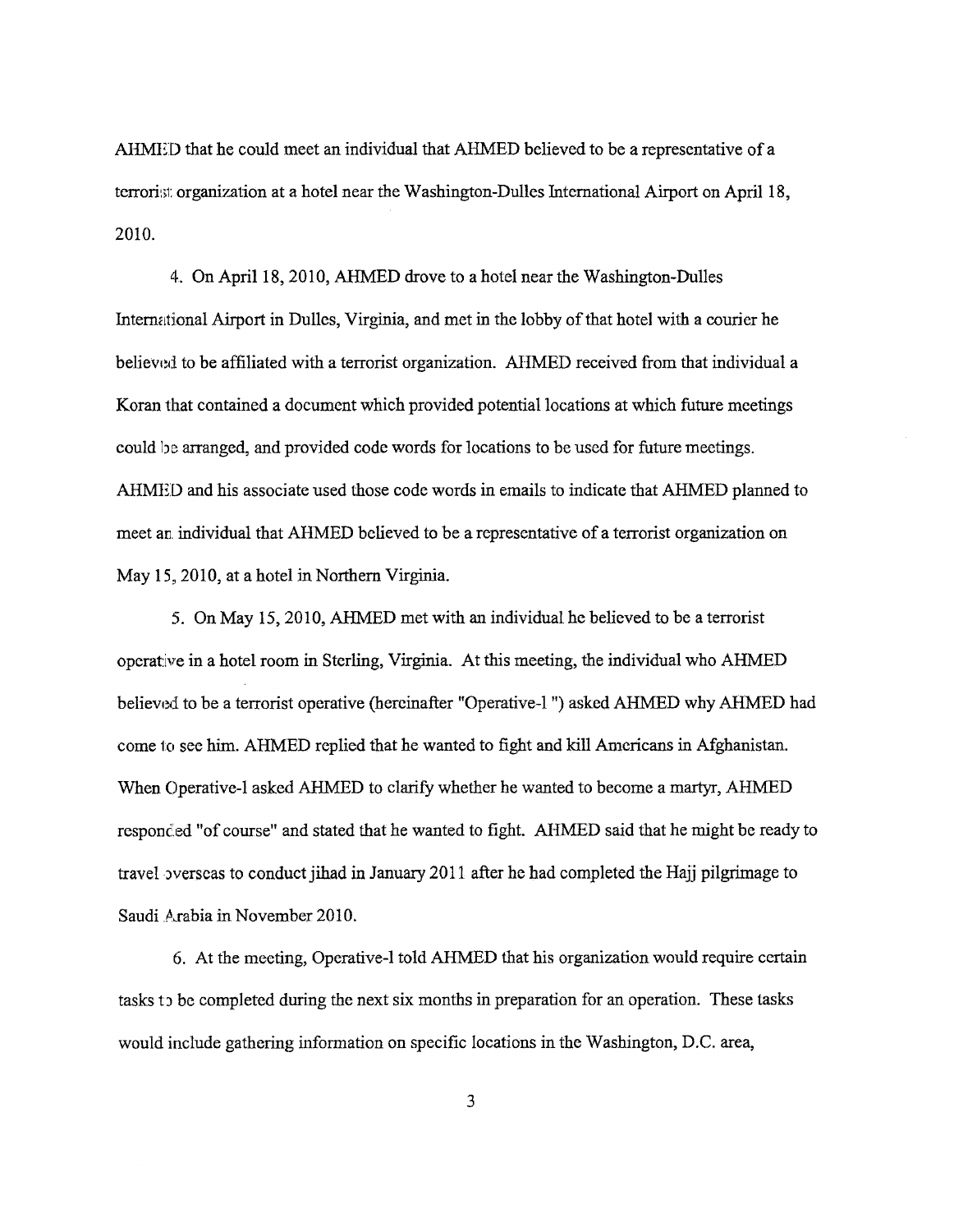including the Arlington Cemetery Metrorail station and a hotel in Washington, D.C. AHMED agreed to watch and photograph the Arlington Cemetery Metrorail station and a hotel in Washington, D.C. in order to obtain information about their security and busiest periods, and report back to Operative-I.

'7. In July 2010, in Arlington, Virginia, AHMED participated in the surveillance and the recording of video images of the Arlington Cemetery Mctrorail station.

8. On July l3, 2010, AHMED sent an email to signal that he had completed the surveillance and the recording of video images of a Metrorail station.

9. On July 19,2010, AHMED again met with Operative-l in a hotel room in Sterling, Virginia.. AHMED told Operative-l that AHMED had gone to the Arlington Cemetery Metrorail station and completed one of the two tasks that Operative-l had provided him. AHMED told Operative-1 that, if you come from outside the cemetery there are guards standing there, and when you come from inside the station there is a security camera and then a security guard.

lO. At the meeting, AHMED also provided Operative-l with a thumb drive which contained recorded video of the Arlington Cemetery Metrorail station. AHMED explained that he and an associate used a mobile phone video camera, with the associate holding the phone up as though talking on the phone and not recording. Operative-l then explained to AHMED that his information-gathering was in preparation for an attack on a total of four locations, including the Arlington Cemetery, Courthouse, and Pentagon City Metrorail stations, and a hotel in Washington, D.C. AHMED replied that those were good targets that contained many people. AHMED agreed to continue gathering information on the targets as he did for the Arlington Cemetery Metrorail station. AHMED further said that he wanted to donate \$10,000 to support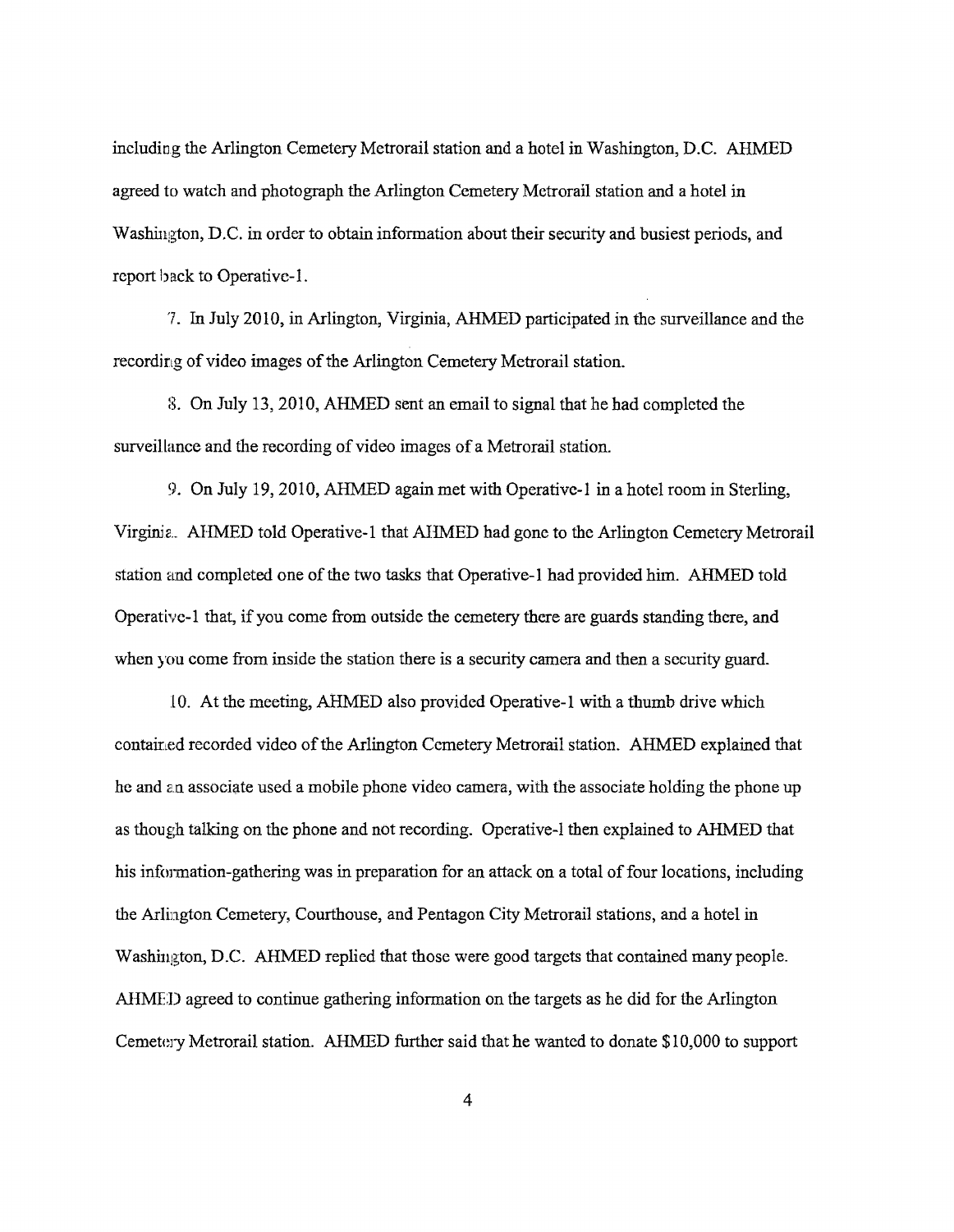their brothers overseas, and that he would collect donations from people even ifhe had to do it in the name of another cause, and send it to the organization in increments of \$1 ,000 in order to not raise any red flags.

11. On August 22, 2010, AHMED participated in the surveillance of the Courthouse and Pentagon City Metrorail stations in Arlington, Virginia.

12. On September 28, 2010, Ahmed and Operative-l again met in a hotel room in Northern Virginia. Upon AHMED's arrival, Operative-1 introduced AHMED to another individual who represented himself as the boss of Operative-I. This newly introduced individual (hereinafter "0perative-2"), asked AHMED if AHMED knew the identity of the organization to which Operative-l and Operative-2 belonged; AHMED said - - and then repeated - - that he understood them to belong to AI-Qaeda.

13. At the meeting on September 28,2010, AHMED provided Operative-l and Operative-2 with a thumb drive containing videotaped images of the Courthouse and Pentagon City Metrorail stations, and told them that he had completed all the tasks except for one (a hotel in Washington, D.C.).

14. Operative-2 told AHMED that the organization was planning to attack these sites some time in 2011. AHMED described the entrances and general layouts of the stations, and stated that between 4:00 p.m. and 5:00 p.m. would be the best time to stage an attack to cause the highest number of casualties. AHMED also sketched and provided to Operative-l and Operative-2 a written diagram of each Metrorail station on three small pieces of paper, and provided suggestions on where to place explosives at each location to kill the most people.

15. AHMED was shown three backpacks and asked which would be the most conducive for the attacks. AHMED tried one of them on and explained that, although the backpacks would

5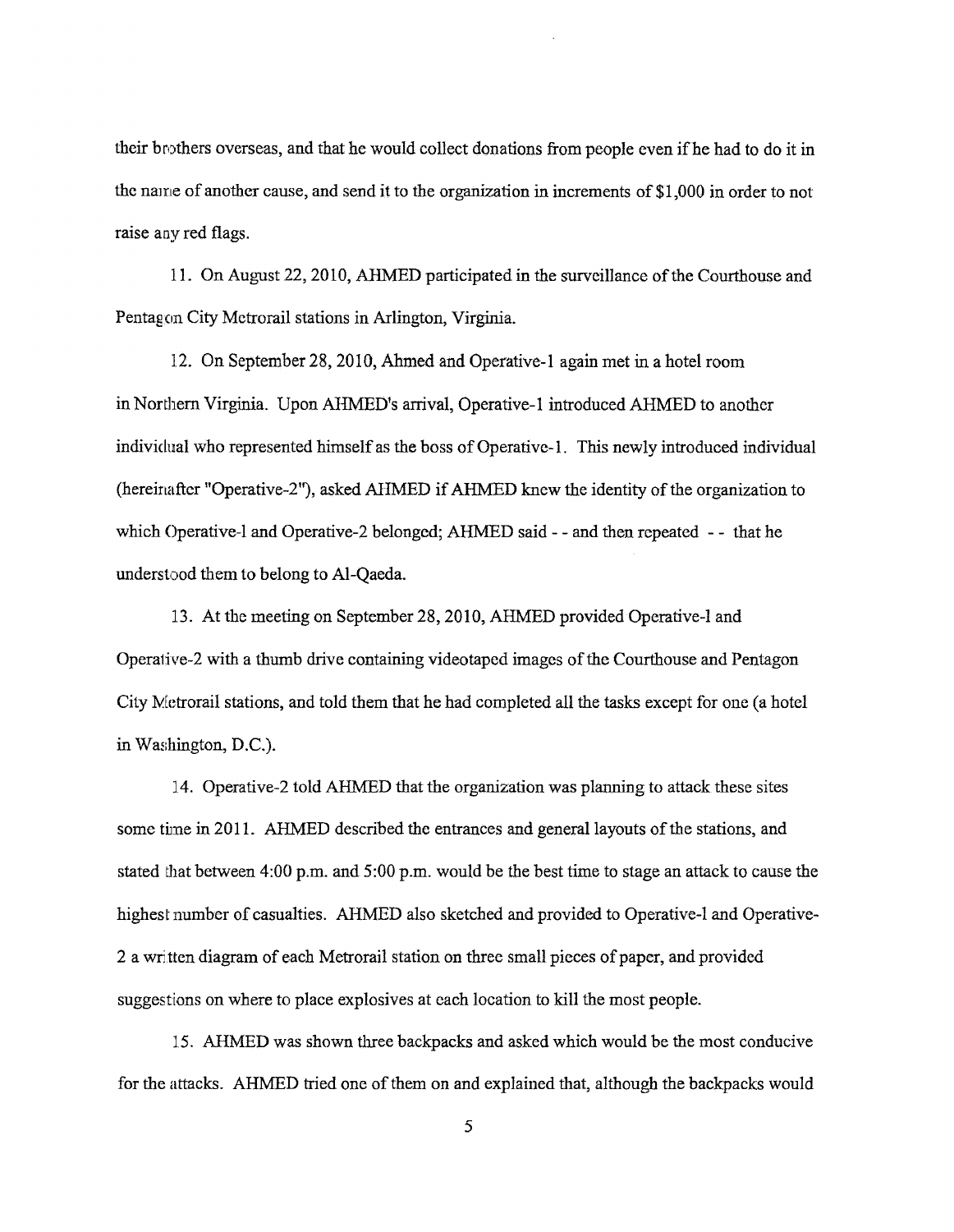work, it would be better to use wheeled suitcases. AHMED stated that he wanted to kill as many military personnel as possible, and suggested an additional attack on the Crystal City Mctrorail Station. AHMED agreed to provide the bombers with Metrocards and to conduct surveillance on the Crystal City Metrorail station.

16. AHMED told Operative-I and Operative-2 that AHMED wishcd to fight in jihad himself, and that he has trained to do so using various firearms. AHMED previously discussed the various firearms he has used and/or purchased (including rifles and a shotgun) and stated that he had been to a shooting range. AHMED also noted that he had studied martial arts for four years, learned knife and gun techniques, and learned disarming techniques. AHMED said that he could teach these skills to others and indicated that he could purchase additional firearms.

17. On October 18,2010, AHMED received an email message from an individual whom he belicved to be affiliated with al-Qaeda, indicating that a courier would be available to meet him between October 27 and October 29, 2010, to pick up the results of the surveillance of the Crystal City Metrorail station.

18. On October 21,2010, AHMED participated in thc surveillance of the Crystal City Metrora.il station in Arlington, Virginia.

19. On October 21,2010, AHMED sent an email message to an individual whom he believed to be affiliated with al-Qaeda, indicating that he had completed the surveillance of an additional Metrorail station, and would be available to meet with a courier between October 27 and October 29, 2010.

20. On October 27, 2010, AHMED passed to an individual whom he believed to be affiliated with al-Qaeda a thumb drive containing surveillance of the Crystal City Metrorail

6